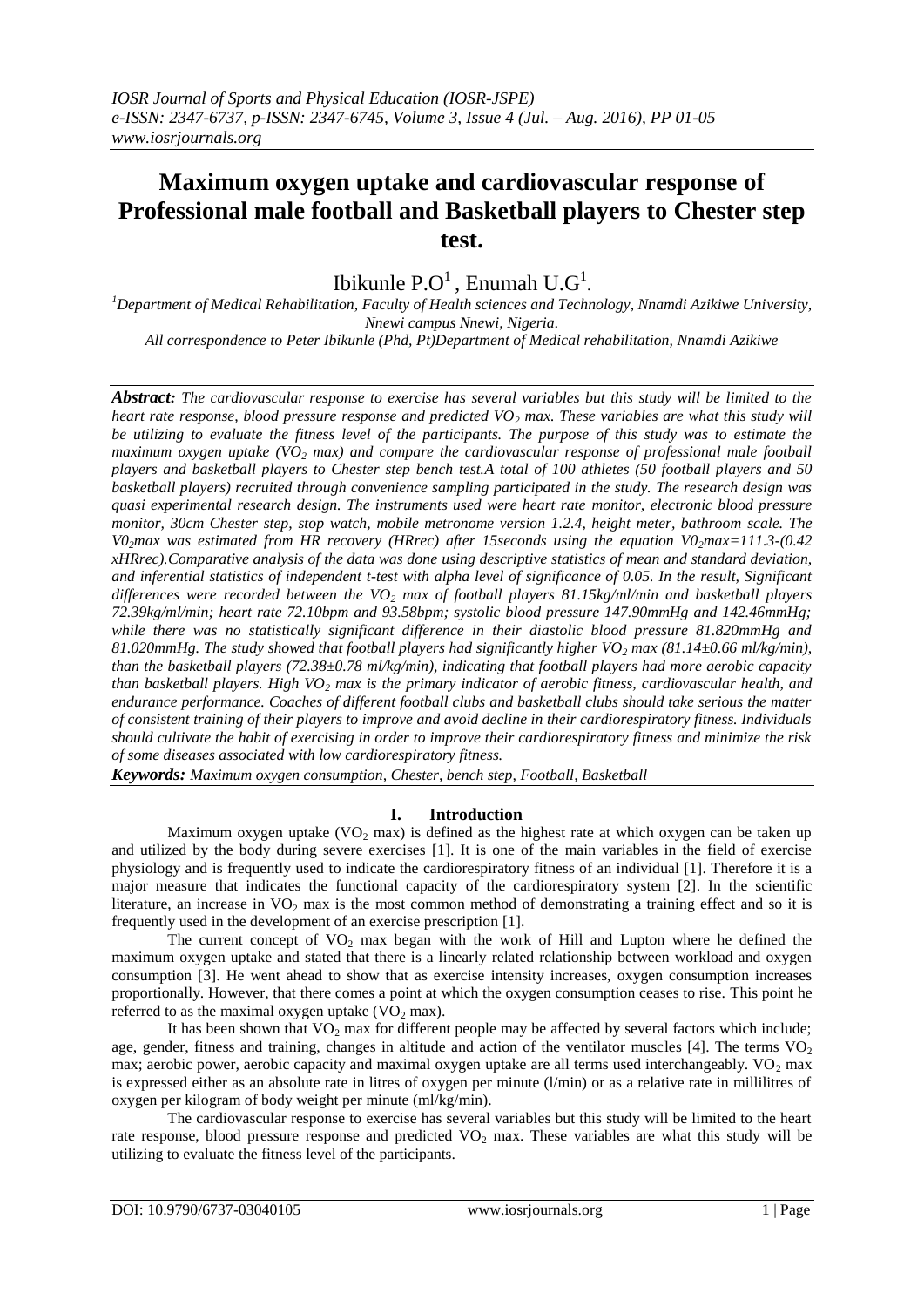Competitive basketball is an intermittent high intensity physical activity that requires a well- developed aerobic and anaerobic fitness[5]. Although basketball performance is thought to be mainly dependent on players" anaerobic ability, high aerobic fitness is also important for improved performance [6]. Specifically maximal aerobic power  $(VO_2$ max) is considered to improve the ability to recover from the anaerobic efforts during the game [7]. A professional basketball player is one whose source of livelihood is basketball; he plays the game and earns his living from it.

Football is the most popular sport played all over the world. It is the game that leads in the field of sports [8]. Football involves millions of players, coaches, scientists, administrators, physical education teachers, politicians and inevitably parents of young players. The profound beauty of football in any of its codes lies in the fact that football requires power, accuracy and coordination. Unlimited options are assessed, decisions are taken and action is conducted in less than a second during the course of every game [8]. Football, also known as soccer, is considered a physically demanding sport [9]. The energy demands of football involve all the three systems for production of energy. There are three major systems available for production of energy in muscles: Adenosine Triphosphate- phosphocreatine (ATP- PC) system for high-intensity short bursts; the anaerobic glycolysis system for intermediate bursts of relatively high intensity and finally, there is aerobic system for long efforts of low to moderate intensity  $[10]$ . VO<sub>2</sub> max is the primary indicator of aerobic fitness, cardiovascular health, and endurance performance [11, 12, 13]. The direct measurement of  $VO<sub>2</sub>$  max is the criterion measure, or "gold standard" of aerobic capacity where the participant undergoes a maximal exercise test on a cycle ergometer or treadmill and oxygen consumption is measured directly [11]. Whilst this is the gold standard, the equipment is expensive, impractical in non-laboratory and field-tests situations and also, it requires a high level of technical expertise and supervision. It is unsuitable for individuals also for whom exhaustive exercise is not recommended [11, 14]. As a result, many other tests have been developed for estimation of aerobic capacity [15]. Some of these tests are field tests requiring maximum effort, for example the 20mins multiple shuttles run [15]. However, there are submaximal tests which have been developed for this purpose also, Examples include; submaximal treadmill, cycle ergometer or bench stepping tests with single stage or multistage protocols [16]. The basic premise of submaximal testing is that a linear relationship exists between heart rate and oxygen consumption [17, 18]

Step tests are one of the most widely used field tests for estimating VO2 max [19]. Stepping requires no elaborate or expensive equipment, no calibration, and can be easily administered to large numbers of people [20, 21]. Most commonly administered step tests are performed at a fixed cadence on a bench of a fixed height [22]. One such test is the Chester Step Test (CST) which was originally developed by Kevin Sykes at University College Chester to assess the aerobic fitness by predicting maximal aerobic power (VO<sub>2</sub> max) in fire brigades in Britain, Europe, USA and Asia and more recently for work with airport fire fighters, the ambulance service, health authorities and corporate institutions [23]. The CST is one of many tests designed to provide a safe and practical means of assessing aerobic fitness under submaximal conditions [24]. The limited equipment needed makes the Chester step test very portable and requirement for space is minimal, which is advantageous compared with similar protocols using treadmills, shuttle walks or cycle ergometer [25]. It has been shown that investigators should choose the appropriate bench height for convenience of the participants [25]. The Chester Step has a height ranging from 15cm to 30cm [23].

Several researchers have suggested that, if a step is too high, local muscular fatigue may ensue before a true assessment of aerobic capacity can be obtained, so the test may be more a measure of muscular endurance of the legs than of aerobic capacity [19].

Studies have shown that a good level of aerobic capacity is important for good performance for athletes [15], also athletes lose their aerobic capacity as a result of neglect in keeping to their training. A sub-optimal level of cardiorespiratory fitness is a risk factor for coronary heart disease and other chronic diseases among adults, such as colorectal cancer, type II diabetes, depression, and is associated with all-cause mortality. It also leads to poor performance and frequent fatigue among athletes during competitions [15, 26, 27, 28]

# **II. Methodology**

## **Research Design:**

A quasi experimental expost facto research design was used. **Sample Size:**

The sample size for this study was 100 male participants comprising 50 football and 50 basketball players from a well-known and registered professional sports clubs.

## **Instrumentation:**

Chester Step Test Data Collection and Results (CST DC&R) sheet were used to gather the information needed e.g. Name, age, Sex, weight etc.

I Chester step of 30cm high was constructed in Nigeria.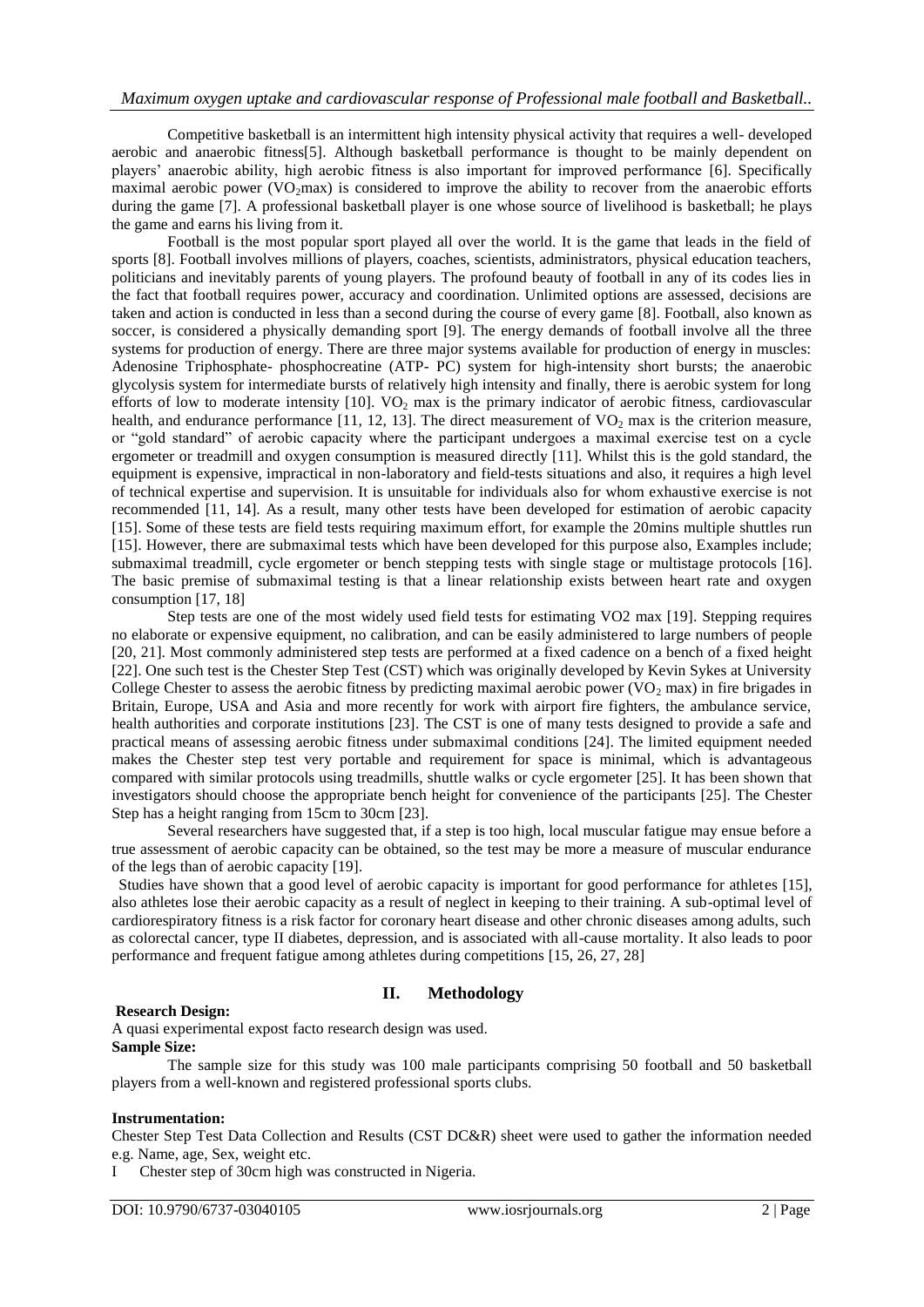- II Mobile Metronome (Android Mobile version 1.2.4)
- III A Heart Rate monitor (Pulse Sonic model K901A) made in United Kingdom
- IV Bathroom scale (model Hamason, China)
- V Stop watch (Kadio model KD-1069, China)
- VI Height Meter (made in Nigeria)
- VII An electronic blood pressure monitor (made in China)

#### **Procedure for Data Collection:**

Ethical approval was sought and obtained from the Ethical Review Committee of Nnamdi Azikiwe University Teaching Hospital Nnewi. Also, informed consent was sought and obtained. All participants were familiarized with the Chester Step and the Heart rate Monitor. The details of the study were explained to the prospective participants. Upon arrival at the venue of the research, each participant rested for at least 5 minutes after which resting blood pressure and heart rate were taken in a sitting position.

#### **Exercise Protocol:**

.

Chester Step Test (CST) as developed by Sykes requires the subject to step on to and off a low step at a rate set by a metronome [23]. Upon arrival at the research venue, the participants are to rest for at least 5 minutes after which their resting heart and blood pressure was taken. Then the metronome was set at 96 beats per minute a stepping rate of 24steps per minute. The participant continued this for 3 minutes or get down when they are tired. At the end the blood pressure was measured immediately and the recovery heart rate recorded after 15 seconds.

Aerobic capacity and fitness rating was then estimated using the recovery heart rate after 15seconds using the equation  $VO<sub>2</sub>max = 111.33 - (0.42 \times HRrec)$  developed by McArdle (2000) for step bench estimation of maximum oxygen uptake where HRrec is the 15sec recovery heart rate.

#### **Data Analysis:**

The data obtained from this study were analyzed using descriptive statistics of mean and standard deviation, and inferential statistic of independent t-test with the level of significance set at 0.05.

# **III. Results And Discussion**

#### **Anthropometric Measures for Professional Male Football and Basketball Players**

Tables 1 and 2 show the means and standard deviations of the professional players anthropometric variables age, height, and weight.

## **Estimated Maximum Oxygen Uptake (VO2 Max)**

As shown in Table 3; The VO<sub>2</sub> max of football players (81.15 $\pm$ 4.72ml/kg/min.) was significantly higher (P < 0.001) than that of basketball players (72.39±5.58ml/kg/min)

#### **Physiological Responses of Professional Male Football and Basketball players to Chester Step Test.**

The results are shown in Table 3, with the average heart rate of football players after the test as 72.1±1.62bpm and the average heart rate of basketball players after the test as 93.58±1.94bpm. The heart rate shows a good cardiovascular conditioning to exercise. The diastolic blood pressure with an average of 81.82±0.86mmHg for the football players, and 81.02±0.76mmHg for the basketball players, and the systolic blood pressure with the average for football players as 147.9±1.61mmHg and basketball players as 142.46±1.61mmHg.

|  | <b>Table 1:</b> Anthropometric Measures of Football players |
|--|-------------------------------------------------------------|
|--|-------------------------------------------------------------|

| Age(Yrs) | Height(M) | Weight(Kg) |       |
|----------|-----------|------------|-------|
| Mean     | 21.20     | 1.76       | 71.82 |
| S.D      | 4.69      | 0.07       | 7.69  |

| <b>Table 2:</b> Anthropometric measures for basketball players |          |           |            |  |
|----------------------------------------------------------------|----------|-----------|------------|--|
|                                                                | Age(Yrs) | Height(M) | Weight(Kg) |  |
| Mean                                                           | 22.26    | 1.81      | 77.58      |  |
| S.D                                                            | 3.57     | 0.07      | 11.52      |  |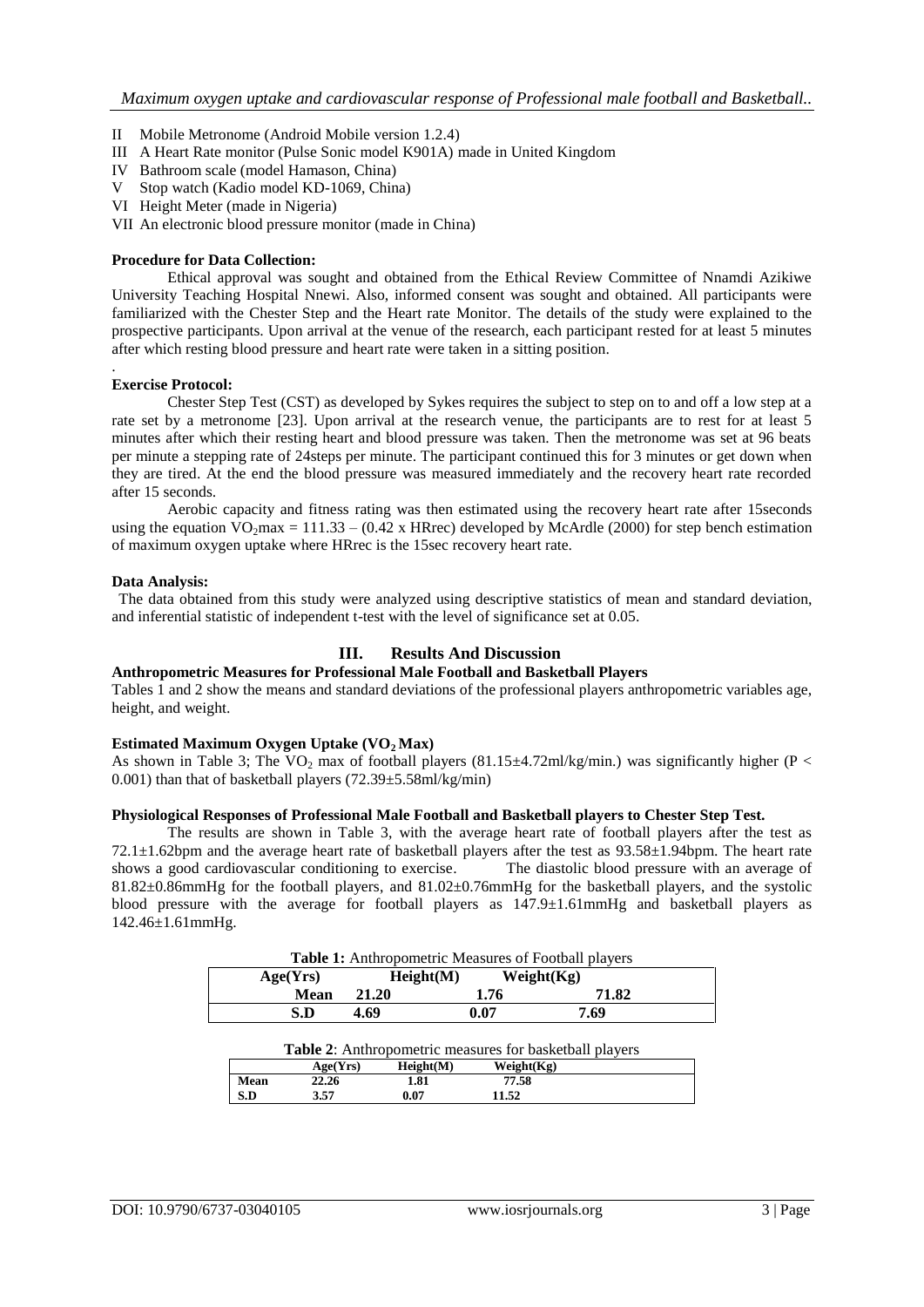| $\alpha$                  |                   |    |        |                           |         |          |  |
|---------------------------|-------------------|----|--------|---------------------------|---------|----------|--|
|                           |                   | N  | Mean   | <b>Standard Deviation</b> | t-value | P-value  |  |
| VO <sub>2</sub><br>Max    | Football players  | 50 | 81.146 | 4.72                      | 8.48    | $0.000*$ |  |
| (Kg/ml/min)               | <b>Basketball</b> |    |        |                           |         |          |  |
|                           | Players           | 50 | 72.388 | 5.58                      |         |          |  |
| Heart<br>Rate             | Football players  | 50 | 72.100 | 11.46                     | $-8.49$ | $0.000*$ |  |
| (Beats/min)               | <b>Basketball</b> |    |        |                           |         |          |  |
|                           | Players           | 50 | 93.580 | 13.73                     |         |          |  |
| Diastolic<br><b>Blood</b> | Football players  | 50 | 81.820 | 6.14                      | $-8.49$ | 0.49     |  |
| Pressure $(mmHg)$         | Basketball        |    |        |                           |         |          |  |
|                           | Players           | 50 | 81.020 | 5.44                      |         |          |  |
| <b>Blood</b><br>Systolic  | Football players  | 50 | 147.90 | 11.39                     | 2.39    | $0.02*$  |  |
| Pressure (mmHg)           | Basketball        |    |        |                           |         |          |  |
|                           | Players           | 50 | 142.46 | 11.39                     |         |          |  |

**Table 3**: VO<sub>2</sub> max, Heart Rate and Blood Pressure parameters of professional male football players and basketball players.

# **IV. Discussion**

# **The VO<sup>2</sup> max of professional male football and basketball players.**

The study showed that football players had significantly higher  $VO<sub>2</sub>$  max (81.14±0.66 ml/kg/min), than the basketball players (72.38±0.78 ml/kg/min), indicating that football players had more aerobic capacity than basketball players. High  $VO<sub>2</sub>$  max is the primary indicator of aerobic fitness, cardiovascular health, and endurance performance [11,12,13]. This is in line with the work of David and Howley, where it was stated that an increase in  $VO<sub>2</sub>$  max is the most common method of demonstrating a training effect on the cardiorespiratory system [1]. The amount of distance covered during the game of football has a role to play in the significantly higher VO<sub>2</sub> max of football players is in line with the work of Bangsbo which showed a significant relation between  $VO<sub>2</sub>$  max and distance covered during the match [29]. This shows that football is a more demanding sport in the area of intensity of workload, total miles covered and duration during training and the game itself, than the basketball. It can be said that the reason behind a higher  $VO<sub>2</sub>$  max of football players compared to basketball players is the combined effect of covered distance owing to the large football pitch and a longer duration of play when compared to basketball pitch and duration of play.

# **Heart rate response of professional male football and basketball players to Chester Step Test**.

The study showed a lower mean heart rate of football players  $72.1 \pm 1.62$  bpm than the basketball players 93.58±1.94bpm in response to the submaximal step test. This is in line with the work of Carter, Eric & Blaber who reported that long-term endurance training also decreases submaximal exercise heart rate by reducing sympathetic activity to the heart [30]. Carter, Eric, & Blaber also showed that cardiovascular adaptation to exercise involves integration of neural and local factors [30]. Neural factors which include: (i) central command; (ii) baroreceptor reflex action; and (iii) neural reflex feedback from contracting muscle. Smith et al opined that it is possible that chronic endurance exercise can alter autonomic function and depress baroreflex control by decreasing baroreceptor sensitivity; he reported that sensitivity of the arterial baroreflex was significantly reduced in young adults with high cardiorespiratory fitness compared with young adults with moderate cardiorespiratory fitness [31]. Evans et al reported that peripheral adaptation such as duration of the exercise, total area covered during exercise that are associated with training may also contribute to exercise bradycardia[32]. So it can be said that the lower heart rate of football players compared to the basketball players as observed in this study is as a result of the combined effect of both the altered autonomic function, decreased sensitivity of the baroreceptor, and peripheral adaptation.

# **Blood pressure response of professional male football and basketball players to Chester Step Test.**

The study revealed that football players had significantly higher systolic blood pressure  $147.9\pm1.61$ mmHg than the basketball players 142.46±1.61mmHg whereas their diastolic blood pressures are 81.82±0.86mmHg and 81.02±0.76mmHg were not significantly different. The increase in systolic blood pressure and the insignificant increase in the diastolic blood pressure of both groups observed at the end of the test is a normal physiologic response to exercise. Whelton et al reported that chronic aerobic exercise exerts a significant anti-hypertensive effect and Pescatello and Kulikowich reported that acute exercise results in post-exercise hypotension [33, 34]. The underlying mechanisms relating to anti-hypertensive benefits are not completely understood, however several studies have shown connections to specific physiological mechanisms [35]. An immediate reduction in blood pressure following exercise has been termed "post-exercise hypotension" and is agreed to be caused by reductions in vascular resistance. The mechanisms associated with the chronic adaptations to blood pressure are more complex. A recent meta-analysis supports this chronic role being partially explained by a decreased systemic vascular resistance in which the autonomic nervous system and renin-angiotensin system (a hormone system that helps normalize long-term blood pressure and blood volume in the body) are most likely the